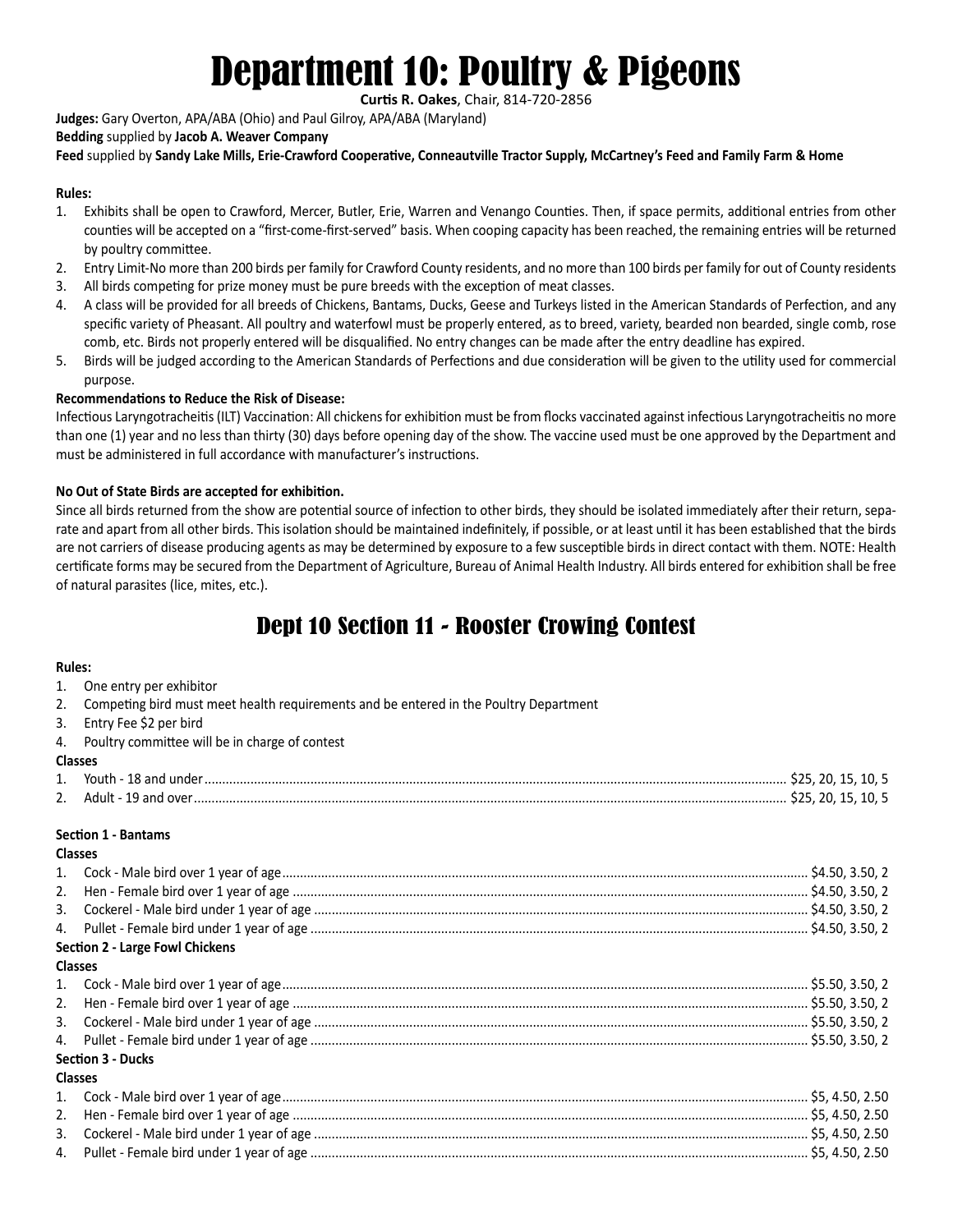#### **Section 4 - Geese**

 $\mathbf{a}$ 

| <b>Classes</b> |                                                    |                                                                            |                                                                                                                                                   |                    |  |
|----------------|----------------------------------------------------|----------------------------------------------------------------------------|---------------------------------------------------------------------------------------------------------------------------------------------------|--------------------|--|
| 1.             |                                                    |                                                                            |                                                                                                                                                   |                    |  |
| 2.             |                                                    |                                                                            |                                                                                                                                                   |                    |  |
| 3.             |                                                    |                                                                            |                                                                                                                                                   |                    |  |
| 4.             |                                                    |                                                                            |                                                                                                                                                   |                    |  |
|                | <b>Section 5 - Guineas</b>                         |                                                                            |                                                                                                                                                   |                    |  |
| <b>Classes</b> |                                                    |                                                                            |                                                                                                                                                   |                    |  |
| 1.             |                                                    |                                                                            |                                                                                                                                                   |                    |  |
| 2.             |                                                    |                                                                            |                                                                                                                                                   |                    |  |
| 3.             |                                                    |                                                                            |                                                                                                                                                   |                    |  |
| 4.             |                                                    |                                                                            |                                                                                                                                                   |                    |  |
|                | <b>Section 6- Pheasants</b>                        |                                                                            |                                                                                                                                                   |                    |  |
| <b>Classes</b> |                                                    |                                                                            |                                                                                                                                                   |                    |  |
| 1.             |                                                    |                                                                            |                                                                                                                                                   |                    |  |
| 2.             |                                                    |                                                                            |                                                                                                                                                   |                    |  |
| 3.             |                                                    |                                                                            |                                                                                                                                                   |                    |  |
| 4.             |                                                    |                                                                            |                                                                                                                                                   |                    |  |
|                | Section 7 - Turkey                                 |                                                                            |                                                                                                                                                   |                    |  |
| <b>Classes</b> |                                                    |                                                                            |                                                                                                                                                   |                    |  |
| 1.             |                                                    |                                                                            |                                                                                                                                                   |                    |  |
| 2.             |                                                    |                                                                            |                                                                                                                                                   |                    |  |
| 3.             |                                                    |                                                                            |                                                                                                                                                   |                    |  |
| 4.             |                                                    |                                                                            |                                                                                                                                                   |                    |  |
|                | Section 8 - Eggs                                   |                                                                            |                                                                                                                                                   |                    |  |
|                | Classes - 1 dozen per class                        |                                                                            |                                                                                                                                                   |                    |  |
|                |                                                    |                                                                            |                                                                                                                                                   |                    |  |
|                | 1001 White - Extra Large                           | 1006 Brown - Extra Large                                                   | 1011 Ameraucana/Araucana - Large                                                                                                                  | 1016 Guinea        |  |
|                | 1002 White - Large                                 | 1007 Brown - Large                                                         | 1012 Ameraucana/Araucana - Bantam                                                                                                                 | 1017 Pheasant      |  |
|                | 1003 White - Medium                                | 1008 Brown - Medium                                                        | 1013 Duck - Large                                                                                                                                 | 1018 Goose         |  |
|                |                                                    |                                                                            |                                                                                                                                                   |                    |  |
|                | 1004 White - Small                                 | 1009 Brown - Small                                                         | 1014 Duck - Bantam                                                                                                                                | 1019 Any Other Egg |  |
|                | 1005 White - Bantam                                | 1010 Brown - Bantam                                                        | 1015 Turkey                                                                                                                                       |                    |  |
|                | <b>Section 9 - Production Bird</b>                 |                                                                            |                                                                                                                                                   |                    |  |
| <b>Classes</b> |                                                    |                                                                            |                                                                                                                                                   |                    |  |
| 1.             |                                                    |                                                                            |                                                                                                                                                   |                    |  |
| 2.             |                                                    |                                                                            |                                                                                                                                                   |                    |  |
|                | Section 10 - Pigeons                               |                                                                            |                                                                                                                                                   |                    |  |
| <b>Rules:</b>  |                                                    |                                                                            |                                                                                                                                                   |                    |  |
| 1.             |                                                    | Exhibits shall be open to all pigeon fanciers as long as space permits     |                                                                                                                                                   |                    |  |
| 2.             | See Health Rules in front of Fair book.            |                                                                            |                                                                                                                                                   |                    |  |
| 3.             |                                                    |                                                                            | When sufficient entries permit, a section will be provided for Racing Homer, Kings, Fan Tails, Tumblers, etc. Birds entered in one section cannot |                    |  |
|                | compete in another section.                        |                                                                            |                                                                                                                                                   |                    |  |
| 4.             |                                                    | Exhibitors are limited to the maximum of six (6) birds in any one section. |                                                                                                                                                   |                    |  |
| 5.             |                                                    | Total entries per exhibitor not to exceed twelve (12) birds.               |                                                                                                                                                   |                    |  |
| 6.             | All birds must be banded before entry in the show. |                                                                            |                                                                                                                                                   |                    |  |
| <b>Classes</b> |                                                    |                                                                            |                                                                                                                                                   |                    |  |
| 1.             |                                                    |                                                                            |                                                                                                                                                   |                    |  |
|                |                                                    |                                                                            |                                                                                                                                                   |                    |  |
| 2.             |                                                    |                                                                            |                                                                                                                                                   |                    |  |
| 3.             |                                                    |                                                                            |                                                                                                                                                   |                    |  |
| 4.             |                                                    |                                                                            |                                                                                                                                                   |                    |  |
|                | <b>Section 12 - GRAND CHAMPION OVER ALL BREEDS</b> |                                                                            |                                                                                                                                                   |                    |  |
| 1.             |                                                    |                                                                            |                                                                                                                                                   |                    |  |
| 2.             |                                                    |                                                                            |                                                                                                                                                   |                    |  |
| 3.             |                                                    |                                                                            |                                                                                                                                                   |                    |  |
| 4.             |                                                    |                                                                            |                                                                                                                                                   |                    |  |
| 5.             |                                                    |                                                                            |                                                                                                                                                   |                    |  |
| 6.             |                                                    |                                                                            |                                                                                                                                                   |                    |  |
| 7.             |                                                    |                                                                            |                                                                                                                                                   |                    |  |
| 8.             |                                                    |                                                                            |                                                                                                                                                   |                    |  |